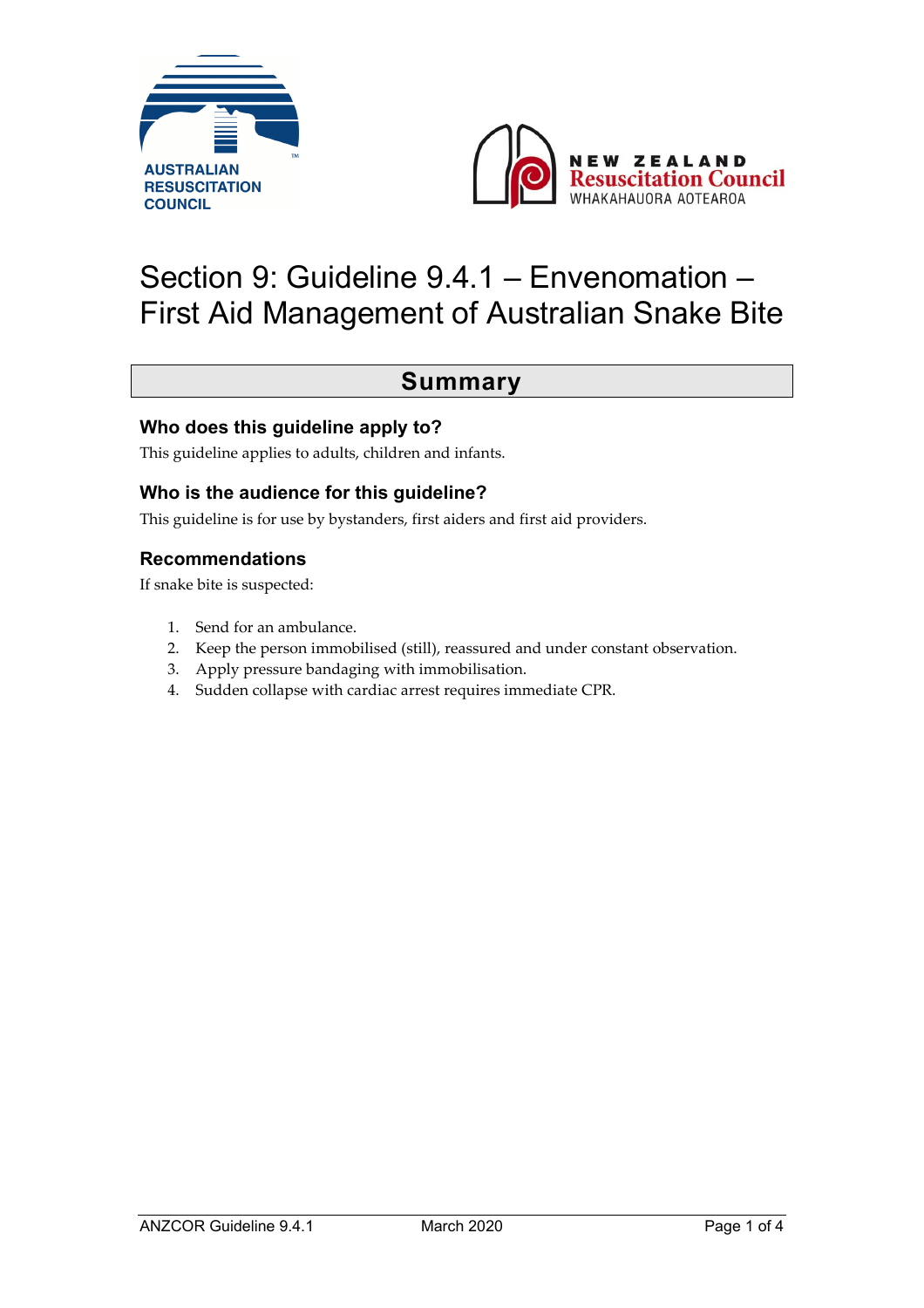## **1 Introduction**

Many of the snakes found in Australia are capable of lethal bites to humans. These include Taipans, Brown snakes, Tiger snakes, Death Adders, Black snakes, Rough Scaled snakes and many Sea snakes.<sup>1</sup>

There are no snakes native to New Zealand, but snake bite may rarely occur in New Zealand for example, in zoos or at ports.

Snakes produce venom in modified salivary glands and the venom is forced out under pressure through paired fangs in the upper jaw. Snake venoms are complex mixtures of many toxic substances which can cause a range of effects in humans.

The greatest threat to life and cause of over half of deaths is early cardiovascular collapse.2

Other significant effects include:

- major bleeding due to inability to clot blood;
- nerve paralysis leading to respiratory muscle paralysis;
- muscle damage;
- kidney failure due to microscopic blood clots.

#### **2 Recognition**

The bite may be painless and without visible marks. Other symptoms and signs of a snake bite may include:

- paired fang marks, but often only a single mark or a scratch mark may be present; (localised redness and bruising are uncommon in Australian snake bite)
- headache;
- nausea and vomiting;
- abdominal pain;
- blurred or double vision, or drooping eyelids;
- difficulty in speaking, swallowing or breathing;
- swollen tender glands in the groin or armpit of the **bitten** limb;
- limb weakness or paralysis;
- respiratory weakness or respiratory arrest.

The commonest cause of death from snake bite is collapse with cardiac arrest<sup>2</sup>. This can occur within 10-60 minutes of a bite with envenomation, is most often pre-hospital, and requires immediate CPR.

An occasional feature of a brown snake bite is initial collapse or confusion followed by apparent partial or complete recovery. It often occurs as the only finding after a bite from a brown snake and may be the only evidence of envenomation. This information may be useful when providing handover to the treating health practitioner who is considering administration of antivenom.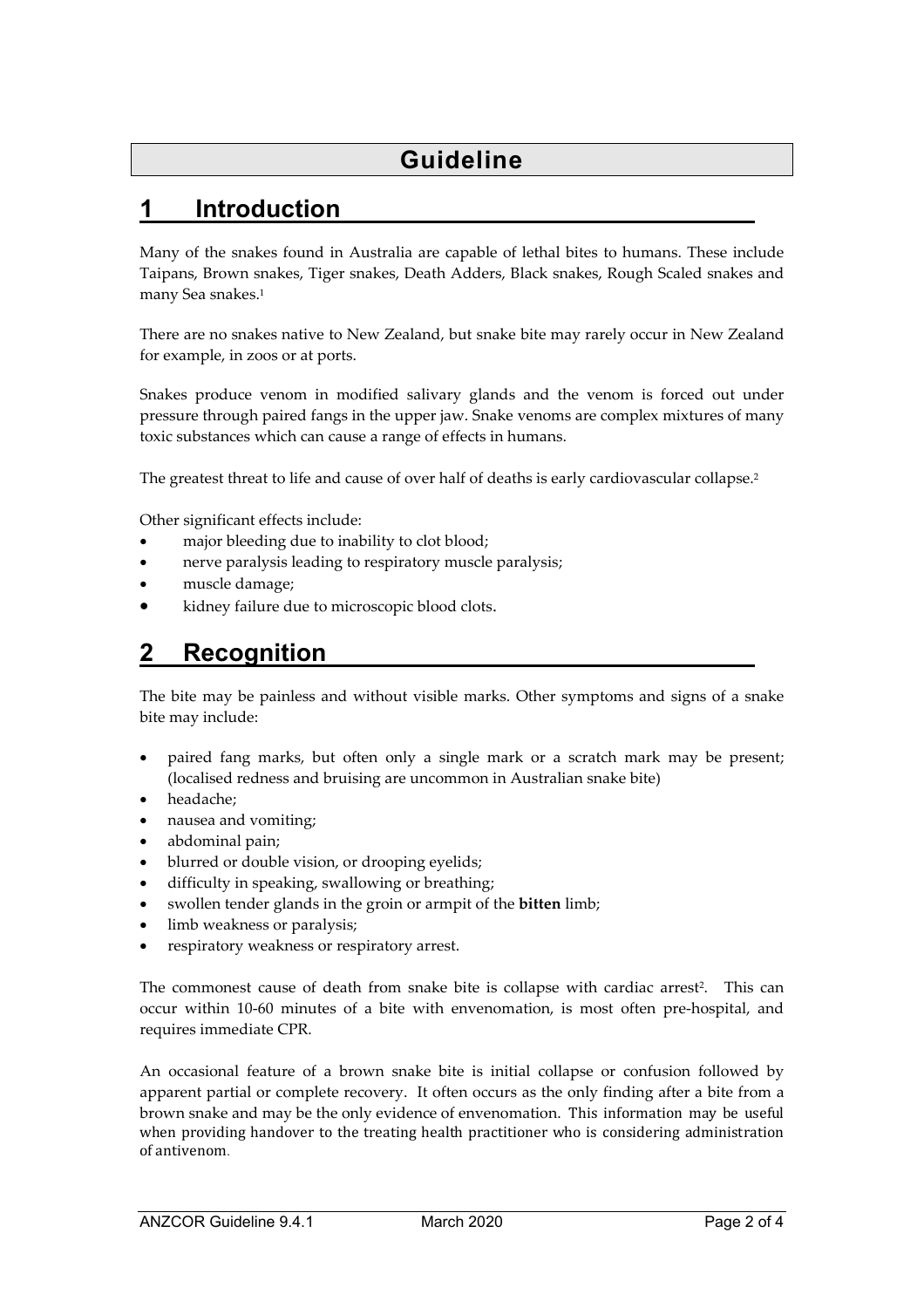#### **3 Management**

If the person is unresponsive and not breathing normally, follow the ANZCOR Basic Life Support Flowchart and Guideline 8. If the person is unconscious and breathing normally, follow ANZCOR Guideline 3.

- 1. Send for an ambulance for any person with a suspected snake bite;
- 2. Keep the person immobilised (still), reassured and under constant observation;
- 3. Apply pressure bandaging with immobilisation (Guideline 9.4.8);
- 4. Commence CPR (ANZCOR Guideline 8) if person is unresponsive and not breathing; normally, there is no risk of transmission of venom to rescuer by providing CPR.

#### **Note:**

DO NOT cut or incise the bite DO NOT use an arterial tourniquet DO NOT wash or suck the bite

#### **Snake identification**

As many of Australia's snakes are protected species, it is not recommended to kill the snake. There is also the danger and risk of further bites. A digital photograph of the snake may be helpful in identification if safe to do so.

Antivenom is available for all venomous Australian snake bites in Australia. Antivenom is not routinely available in New Zealand. For much of Australia, polyvalent anti-venom that covers potential bites from different snakes is used.

**Level of Evidence**  Level IV **Class of Recommendation**  Class A - Recommended